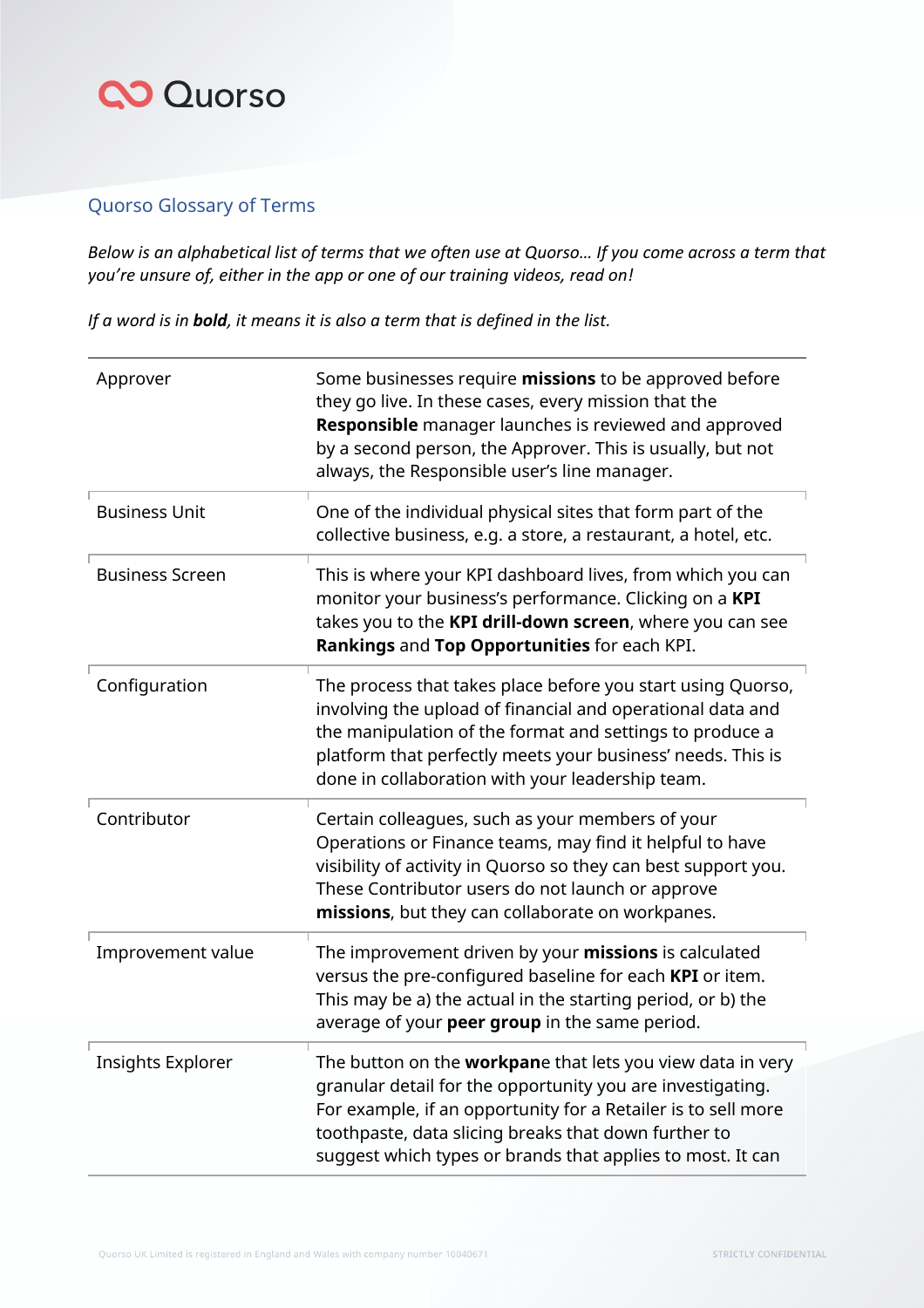|                          | also be applied timewise, so looking at day of week and<br>time of day.                                                                                                                                                                                                                                                                                                                                                         |
|--------------------------|---------------------------------------------------------------------------------------------------------------------------------------------------------------------------------------------------------------------------------------------------------------------------------------------------------------------------------------------------------------------------------------------------------------------------------|
| <b>KPI</b>               | This stands for Key Performance Indicator. Your business'<br>KPIs will already be set up on your <b>Business screen</b> , where<br>you can pin the ones that matter most to you.                                                                                                                                                                                                                                                |
| <b>KPI Manager</b>       | A Quorso user who has the ability to set up new KPIs, edit<br>KPIs, and select which KPIs will generate missions for<br>frontline managers to action. Changes are reflected across<br>everyone's Quorso accounts.                                                                                                                                                                                                               |
| Lever                    | During the missing-writing workflow, Responsible users<br>are asked to select a lever to shape their mission. These are<br>a pre-populated list of suggested actions to improve the<br>performance of the specific item (e.g. for Sales: re-position<br>product, ensure all stock is out on the shelves, for Labor:<br>amend staff schedule, change staff mix, etc.)                                                            |
| Magic link               | A magic link is generated if you choose to invite more<br>people to view a workpane, which you can then send them<br>via email. To generate a magic link, click on the 'Members'<br>drop-down on the right-hand side of the workpane.                                                                                                                                                                                           |
| Metric                   | The units that <b>missions</b> are presented in, e.g. Revenue $(\$, \&)$<br>or volume (#). You may find that missions relate to either<br>revenue or volume, depending on the root cause of<br>underperformance                                                                                                                                                                                                                 |
| Mission                  | This is an opportunity for Responsible users to action.<br>Users launch a mission by completing the mission-creation<br>workflow from the workpane, then Quorso tracks the<br>impact of live and archived missions. Missions are a sub-<br>set of the Top Opportunities displayed in the KPI drill<br>down screen, which KPI managers have selected should<br>be sent to, and actioned by, frontline (Responsible)<br>managers. |
| <b>Archived missions</b> | When the mission duration set during the mission-writing<br>workflow has expired, missions move into the archived<br>column and the net improvement over their lifetime is<br>displayed. Quorso continues to track the impact of archived<br>plans for a further 6 weeks to measure any performance<br>decay when it is no longer being explicitly focused on.                                                                  |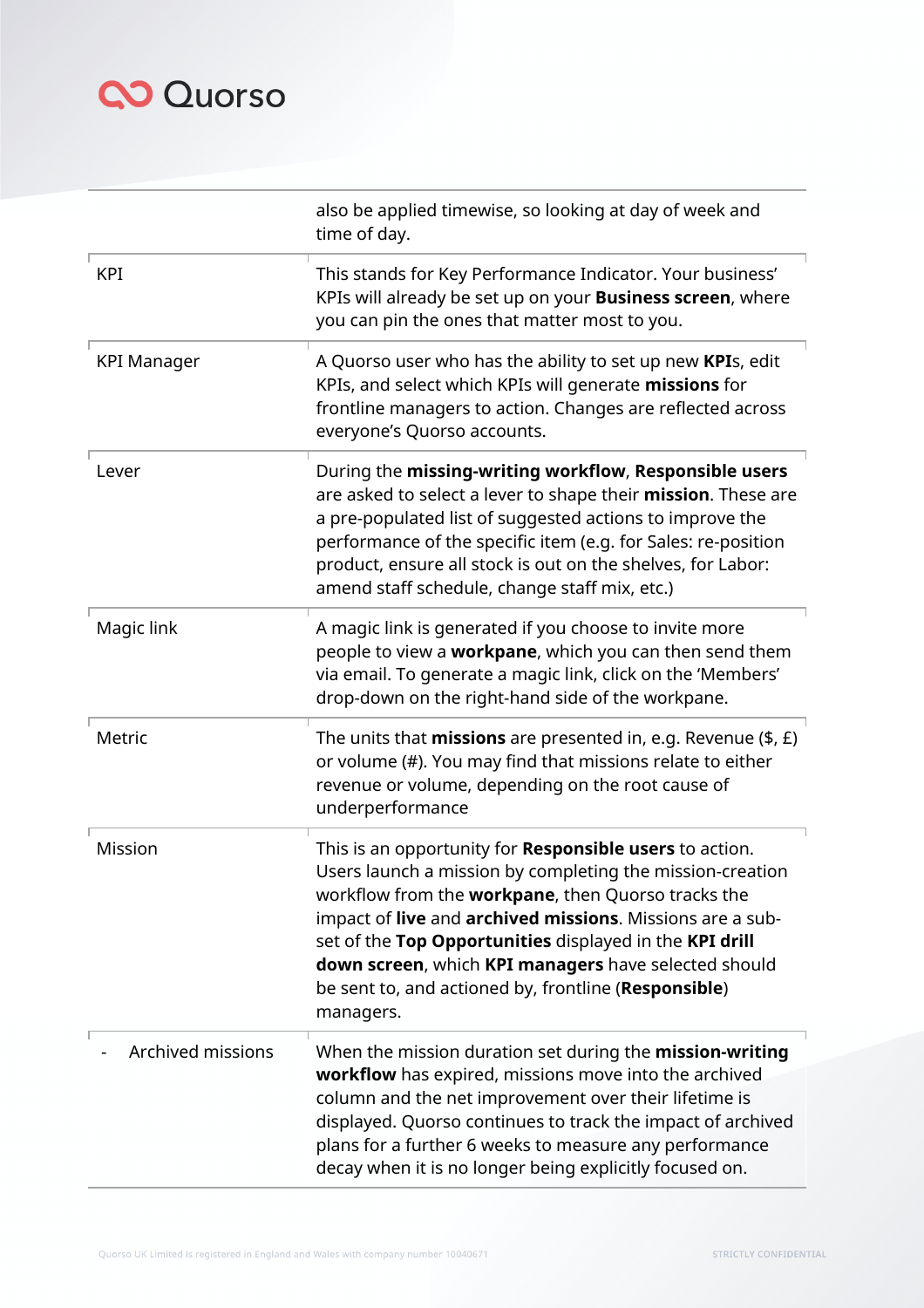| Live missions               | Users launch a mission by completing the mission-writing<br>workflow on the workpane. These are the actions that you<br>should be currently focused on driving, while Quorso<br>automatically tracks the impact to show you how much<br>improvement they are driving.                                                                                   |
|-----------------------------|---------------------------------------------------------------------------------------------------------------------------------------------------------------------------------------------------------------------------------------------------------------------------------------------------------------------------------------------------------|
| <b>Mission Control</b>      | Your control centre for receiving new missions, launching<br>them, tracking the impact of live missions, and viewing<br>archived missions. Missions move through the four<br>columns of the screen as they complete their lifecycle.                                                                                                                    |
| <b>Mission Inbox</b>        | The first column on the <b>Mission Control</b> page is the<br>Mission inbox, where new missions are displayed, to be<br>actioned by their responsible users.                                                                                                                                                                                            |
| Mission-writing<br>workflow | <b>Responsible users</b> launch missions by completing the<br>mission-writing workflow. From the workpane, click 'Take<br>action' to be quided through the flow, which involves<br>selecting a root cause or <b>lever</b> , writing a mission<br>description, setting a target and a duration.                                                          |
| Pre-launch missions         | These missions are in draft, waiting to be submitted. If you<br>start the missing-writing workflow and decide to come<br>back to it later, the missions will wait in this column. If there<br>is an Approval process in place, missions will also wait in the<br>pre-launch stage until they are approved, flagged by the 'In<br>review' label.         |
| Opportunity value           | The opportunity value is the gap between a site's current<br>(actual) performance on an item and either the target value,<br>or the normalised average of your peer group. So, it is how<br>much you could improve by if you were to be brought in line<br>with the target/peer group.                                                                  |
|                             | This can be a tricky concept to get your head around, so<br>please download our guide 'How Quorso compares stores' for<br>a more detailed explanation of this topic.                                                                                                                                                                                    |
| Peer group                  | A group of <b>business units</b> that are comparable to each<br>other, so that Quorso compares apples to apples and pears<br>to pears. We define peer groups by understanding which<br>categories your business uses to segment its business units<br>(e.g. large format vs small format stores, stores on a high<br>street vs in a Retail park, etc.). |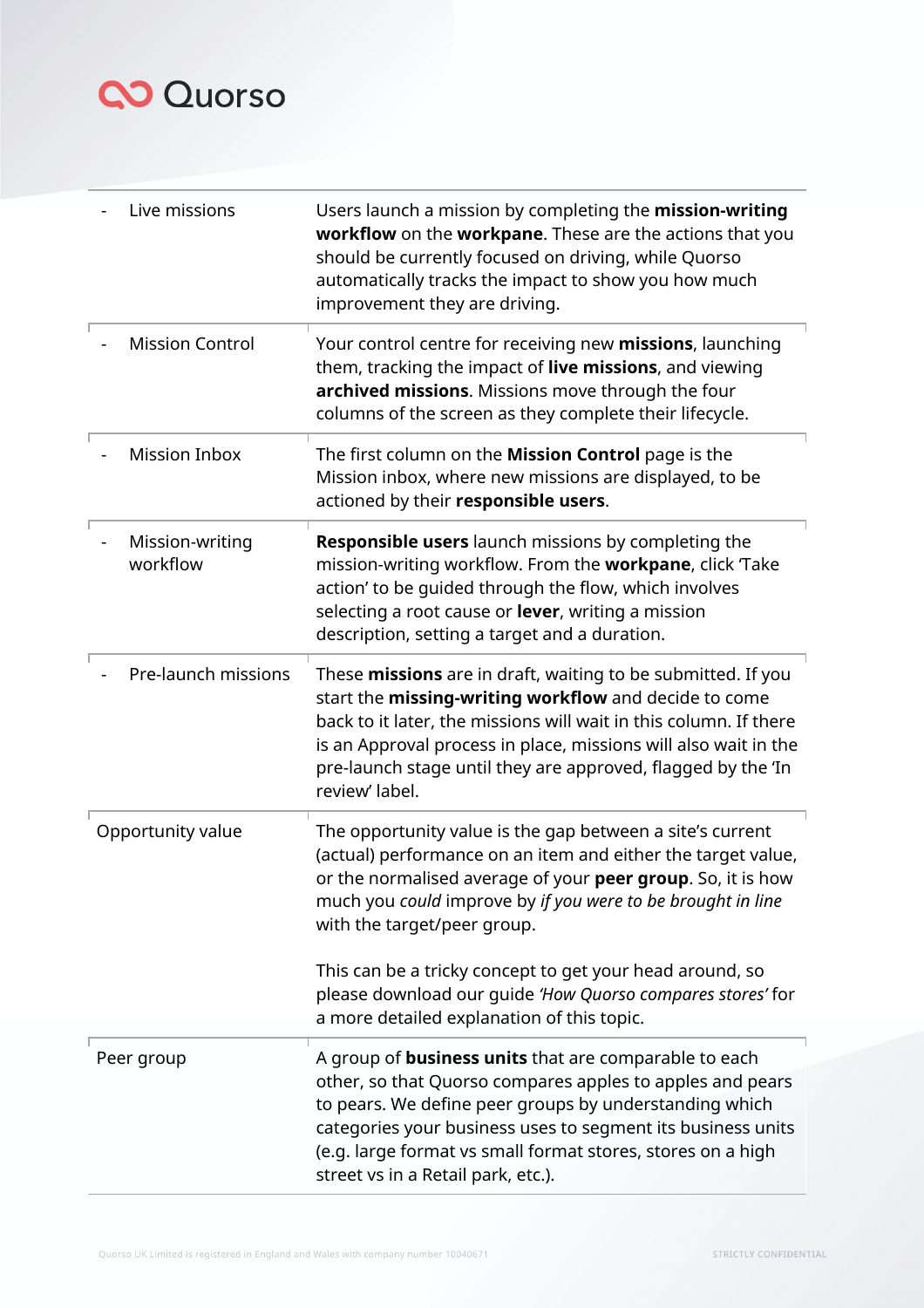| P&L Explorer             | P&L stands for Profit and loss. The P&L Explorer tab in<br>Quorso is a structured hierarchy of all of your business'<br>data in Quorso. You will see actual and opportunity values<br>for your area of the business only. Click through the<br>categories to dig deeper into their components. The data<br>gets more granular as you click through.                                                                                       |
|--------------------------|-------------------------------------------------------------------------------------------------------------------------------------------------------------------------------------------------------------------------------------------------------------------------------------------------------------------------------------------------------------------------------------------------------------------------------------------|
| Rankings                 | The 'Rankings' tab on your KPI drill-down screen features a<br>leaderboard. Each KPI has one, and it will tell you the<br>position of your site(s) versus other comparable sites in<br>your organisation. It will also tell you whether you have<br>moved up or down in the rankings since the last period, and<br>how many live missions you have to push you up the<br>leaderboard!                                                     |
| Responsible user         | A Responsible user is a manager who is responsible for the<br>activity and performance of one or more business units.<br>Quorso sends this manager opportunities to improve their<br>performance in the form of missions. The manager<br>launches missions, which they execute in their sites while<br>Quorso tracks the impact.                                                                                                          |
| Scaler                   | A scaler is a factor that we divide by to normalise a cost or a<br>revenue value. This is necessary to make comparisons<br>between <b>business units</b> meaningful. E.g. when comparing<br>food revenue across restaurants, we might divide it by<br>footfall or the number of covers (footfall and covers are the<br>scalers). For Retail stores, we might normalise by the space<br>allocated to each product.                         |
| <b>Targets</b>           | Where they exist, a target line will appear on each KPI tile<br>so you can see how your performance is trending versus<br>the target. This is set by your leadership team.                                                                                                                                                                                                                                                                |
| <b>Team Screen</b>       | This is a screen for team leaders to see all of their direct<br>reports' activity in Quorso. Clicking into each person's tile,<br>the Team screen provides a comprehensive view of each<br>individual's Mission Inbox (i.e. where they should be<br>focusing effort), live missions and archived missions, as<br>well as how much they've improved by. This screen is a<br>perfect reference point for conducting 1-2-1s and Site Visits. |
| <b>Top Opportunities</b> | Under each KPI (in the KPI drill-down screen), there is a<br>list of Top Opportunities spanning all the sites in your remit.<br>This shows you the specific areas of underperformance                                                                                                                                                                                                                                                     |